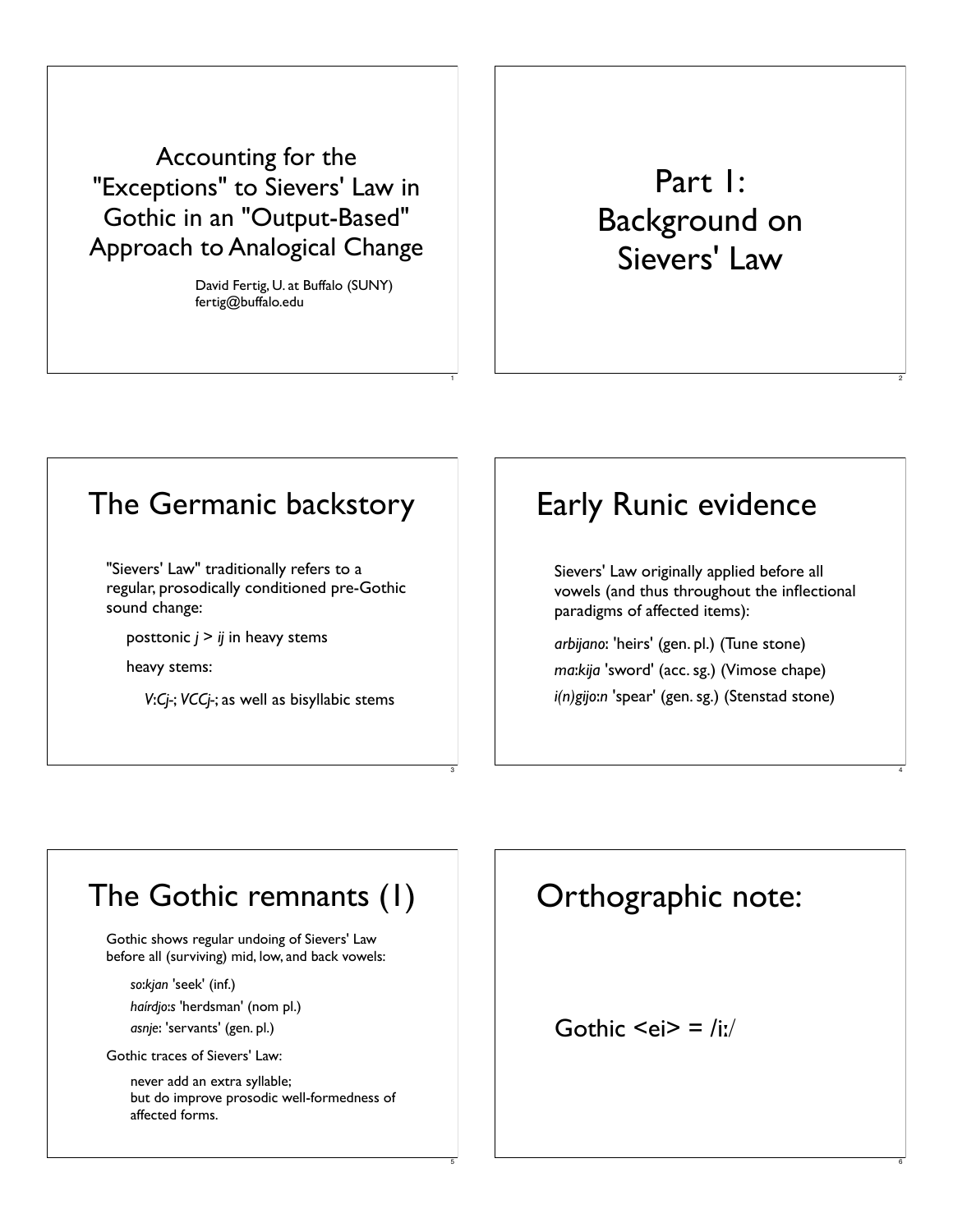

# Part 1I: Accounting for the "exceptions"

# Kiparsky's explananda

(Alledged!) overt analogical changes related to Sievers' Law:

1) nom. sg. \**haris* > *harjis* (light *ja*-stem masc. nouns)

2) imper. 2 sg. \**nasi* > *nasei*; \**so*!*ki* > *so*!*kei* (*j*-present verbs)

3) gen. sg. *reikeis* > *reikjis* (heavy *ja*-stem neut. nouns)

## Kiparsky on *haris* > *harjis* (1)

8

10

12

STEM-FORM constraint on underlying stems:

main factor motivating analysis of light *ja*stems as having underlying stem-final long vowel (in spite of local evidence pointing to a short vowel).

### The STEM-FORM constraint

9

11

"stems should not end in a short vowel"

 $*$ V $]$ stem

A language-specific morphological constraint; Gothic learners acquire it based on their observations.

### The double role of STEM-FORM

1) constraint on abstract underlying stems, influencing how learners/speakers analyze surface forms they encounter; AND

2) constraint on stem portion of surface wordforms, influencing input-to-output mapping.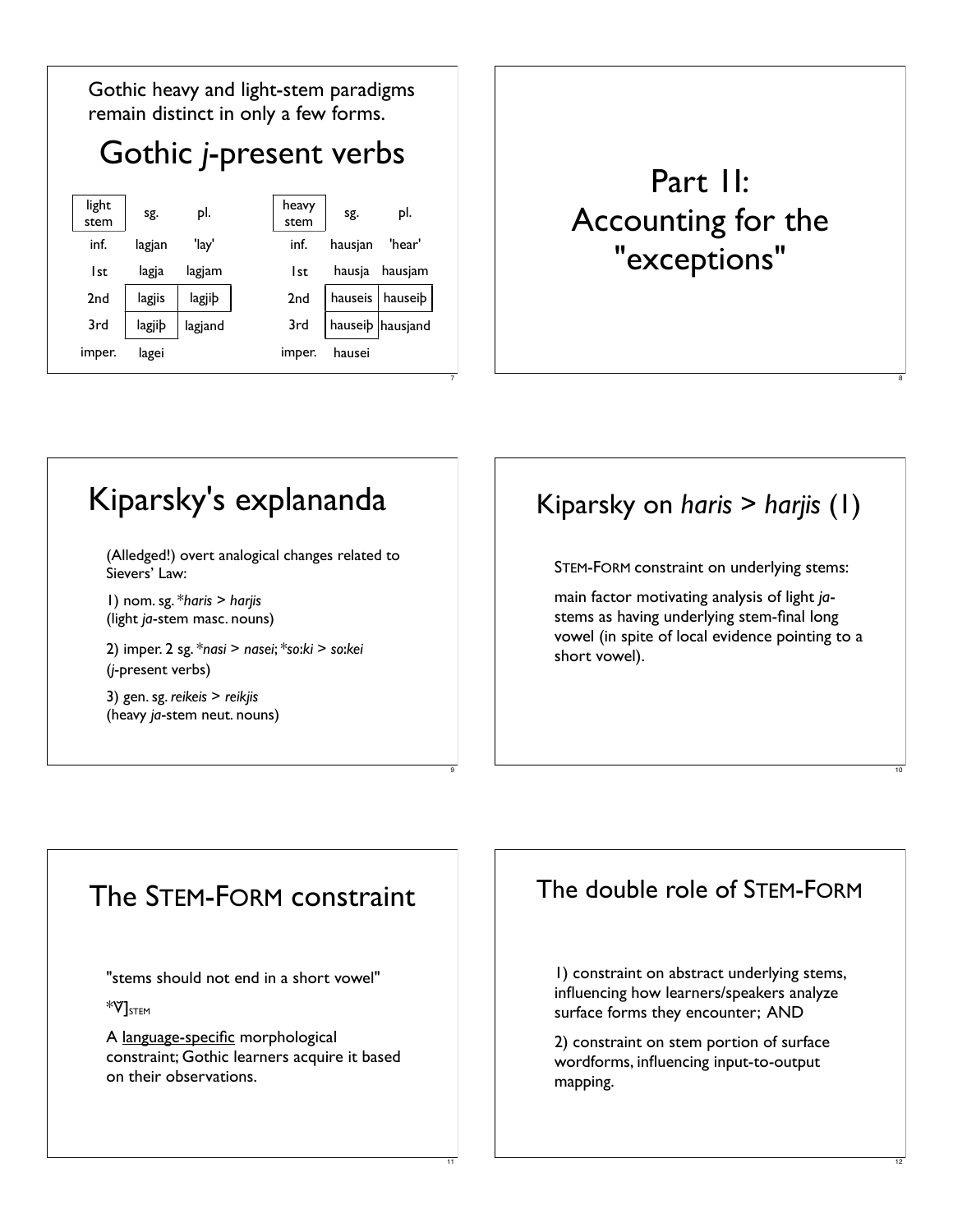|      |                 |                  | Gothic heavy ja-stem masc. nouns      |
|------|-----------------|------------------|---------------------------------------|
| nom. | Sg.<br>haírdeis | pl.<br>haírdio:s | All forms reflect<br>expected regular |
| gen. | haírdeis        | haírdje:         | phonological                          |
| dat. | haírdja         | haírdjam         | developments.<br>Sievers' Law has     |
| acc. | haírdi          | haírdjans        | resulted in<br>peculiar identity of   |
| VOC. | haírdi          |                  | nom. and gen. sg.                     |

## Kiparsky on *haris* > *harjis* (2)

Heavy *ja*-stem nom. sg. *haírdeis* naturally analyzed as *haírdei+s*.

Analogical influence of stem-final long <ei> is additional factor favoring reanalysis of light *ja*-stems as having underlying stem-final long vowel.

14

18

| Traditional analogical<br>$account$ of haris $>$ harjis                                                                                       |
|-----------------------------------------------------------------------------------------------------------------------------------------------|
| identity relation between nom. and gen. sg. in<br>heavy masc. ja-stems extended to light stems<br>(cf. Zwicky, Stump on "rules of referral"): |
| haírdeis (gen. sg.)<br>harjis (gen. sg.)                                                                                                      |
| $X$ $X =$ <i>harjis</i> (nom. sg.)<br>haírdeis (nom. sg.)                                                                                     |

13

15

17

#### imperative sg. *nasei* (< *\*nasi*) and *so*!*kei* (< *\*so*!*ki*??) light  $\begin{vmatrix} \text{sign} \\ \text{sign} \end{vmatrix}$  sg. pl. inf. lagjan 'lay' 1st lagja lagjam 2nd lagjis lagjib 3rd lagjib lagjand imper. | lagei heavy  $\begin{array}{c|c}\n\text{se.} \\
\text{stem} \\
\end{array}$  sg. pl. inf. hausjan 'hear' 1st hausja hausjam 2nd hauseis hauseib 3rd hauseib hausjand imper. hausei Gothic *j*-present verbs 16

Kiparsky on imperative sg. \**nasi* > *nasei* and \**so*!*ki* > *so*!*kei* (1)

As with masc. *ja*-stem nouns, crucial initial (covert) development is reanalysis of all other forms in paradigm (all ambiguous) as having underlying stem-final long vowel.

Kiparsky on imper. sg. \**nasi* > *nasei* and \**so*!*ki* > *so*!*kei* (2)

Role of STEM-FORM is undeniable here because no surface form in heavy or light stem paradigm provides any grounds for positing underlying stem-final long vowel.

(as nom. sg. *haírdeis* did in masc. *ja*-stem nouns)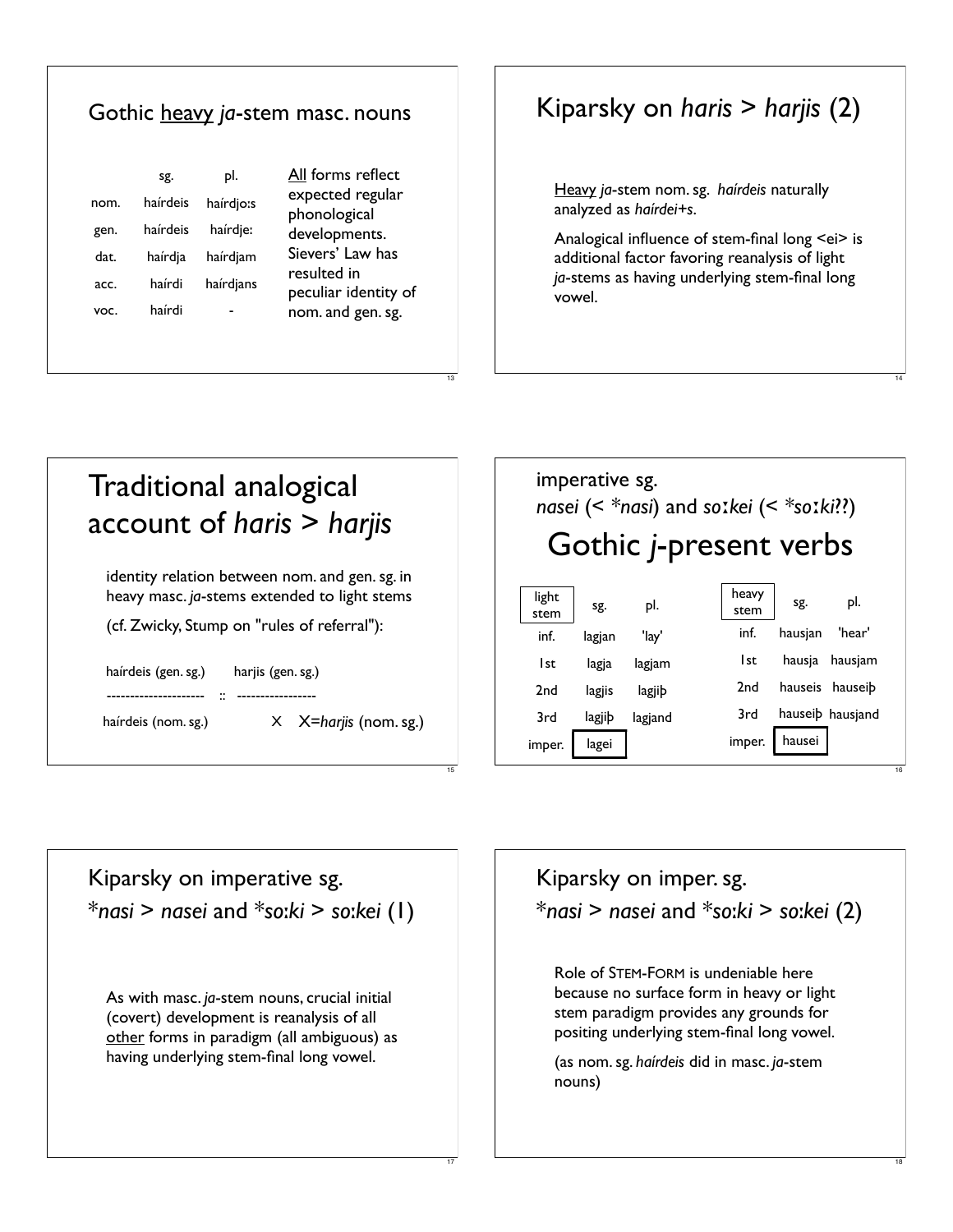### Kiparsky on imper. sg. \**nasi* > *nasei* and \**so*!*ki* > *so*!*kei* (3)

"Viewed in surface terms, the analogical change could only be represented as a chain of *two* proportional analogical changes [...]:

a. salboo*b* : salboo = sookii $\mathbf{b}$  :  $\mathbf{X}$  ( $\mathbf{X}$  = sookii)

b. *sookjam : sookii = nasjam : X (X = nasii)"* (p. 33)

19

21

23

### Traditional account of *so*!*kei*

(At least) in heavy stems, imp. sg. *-ei* not normally believed to be analogical at all:

IE \**(e)je#* > Gmc. *iji#* > *ij* > *i*! (Gothic <ei>)

So only the 2nd link in Kiparsky's "chain of *two* proportional analogical changes" is needed.

20

22

24

### Kiparsky vs. "output-based" proportional accounts of:

\**haris* > *harjis* - K. acknowledges role of analogy based on heavy *ja*-stems; not clear why STEM-FORM also needed; role of "rule of referral" further supports proportional account.

\**so*!*ki* > *so*!*kei* - Kiparsky offers no reasons for rejecting standard view that *so*!*kei* is not analogical.

*\*nasi* > *nasei* - Given *so*!*kei*, 2nd link in Kiparsky's chain is a straightforward proportional account.

### What does this mean for STEM-FORM?

Kiparsky's case for STEM-FORM as constraint on underlying stems is based entirely on \**haris* > *harjis,* \**so*!*ki* > *so*!*kei*, and *\*nasi > nasei.*

So if \**so*!*ki* > *so*!*kei* never happened, and \**haris* > *harjis* and *\*nasi > nasei* can be accounted for nicely without any reference to abstract underlying stems (let alone constraints on underlying stems) ...

What's left?

*reikeis* > *reikjis* (neut. gen. sg. *ja*-stem nouns)

Part III: Accounting for *reikeis* > *reikjis*: Kiparsky vs. proportions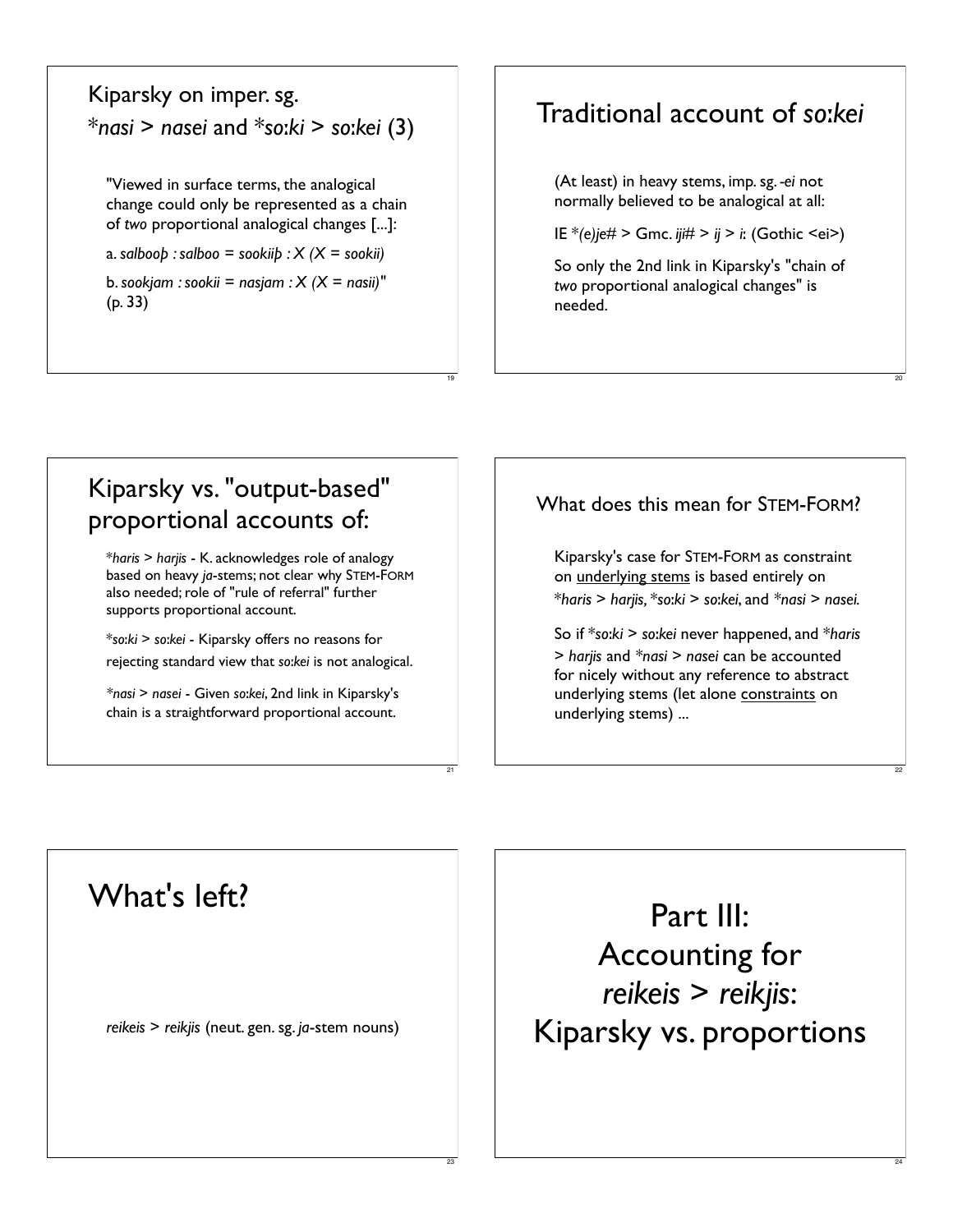### What is a "proportional" (aka "word-and-paradigm") theory?

- 1. representations of (unsegmented) surface wordforms are the only kind of phonological and morphological information in lexical entries (no abstract underlying representations, no class features);
- 2. the rules of morpho(phono)logy take representations of surface wordforms as input and produce representations of other wordforms as output.

25

27

29

### Proportional morphophonology

Morphophonological patterns are represented directly as alternations.

In Paul's theory, alternations (*Lautwechsel*) are generalizations over material-phonetic proportional groups of wordforms.

26

28

30

### Kiparsky on *reikeis* > *reikjis* (1)

Due to analysis of masc. *ja*-stem nouns and *j*present verbs (heavy and light) as based on underlying stems ending in -*i*!*,* forms like gen.

sg. *harjis* (*hari*!*+(i)s*) and 2nd sg. *so*!*keis* (*so*!*ki*!*+ (i)s*) conform to and reinforce the STEM-FORM constraint against stem-final short vowels.

### Sketch of a "proportional" account (1)

masc. sg. *-eis* and imper. sg. *-ei*

(products of 'blind' sound change in heavy-stem items)

set the masc. *ja*-stems and the *j*-present verbs apart morphologically from the neut. *ja*-stems

#### Sketch of a "proportional" account (2)

Given:

1. heavy stem masc. sg. *-eis* and imper. sg. *-ei*, **and** 2. ignorance of light-stem forms like *\*haris* and *\*lagi,*

the alternation that accounts best for the known forms in the masc. *ja*-stems and the *j*-present verbs is:

*j* before a vowel corresponds to *i*! or *ji* elsewhere, whereby

*i*! occurs in heavy stems (and word finally), *ji* in light stems (except word finally).

(acc./voc. sg. *-i* (*hari*; *haírdi*) is irregular.)

### Kiparsky on *reikeis* > *reikjis* (2)

In neuter *ja*-stem nouns, the underlying stem must violate STEM-FORM because evidence of surface forms is unambiguous and unequivocal (NA sg. *reiki*).

But STEM-FORM still operates as a constraint on the stem portion of surface forms, accounting for gen. sg. *reikjis* rather than *reikeis* (in spite of prosodic well-formedness).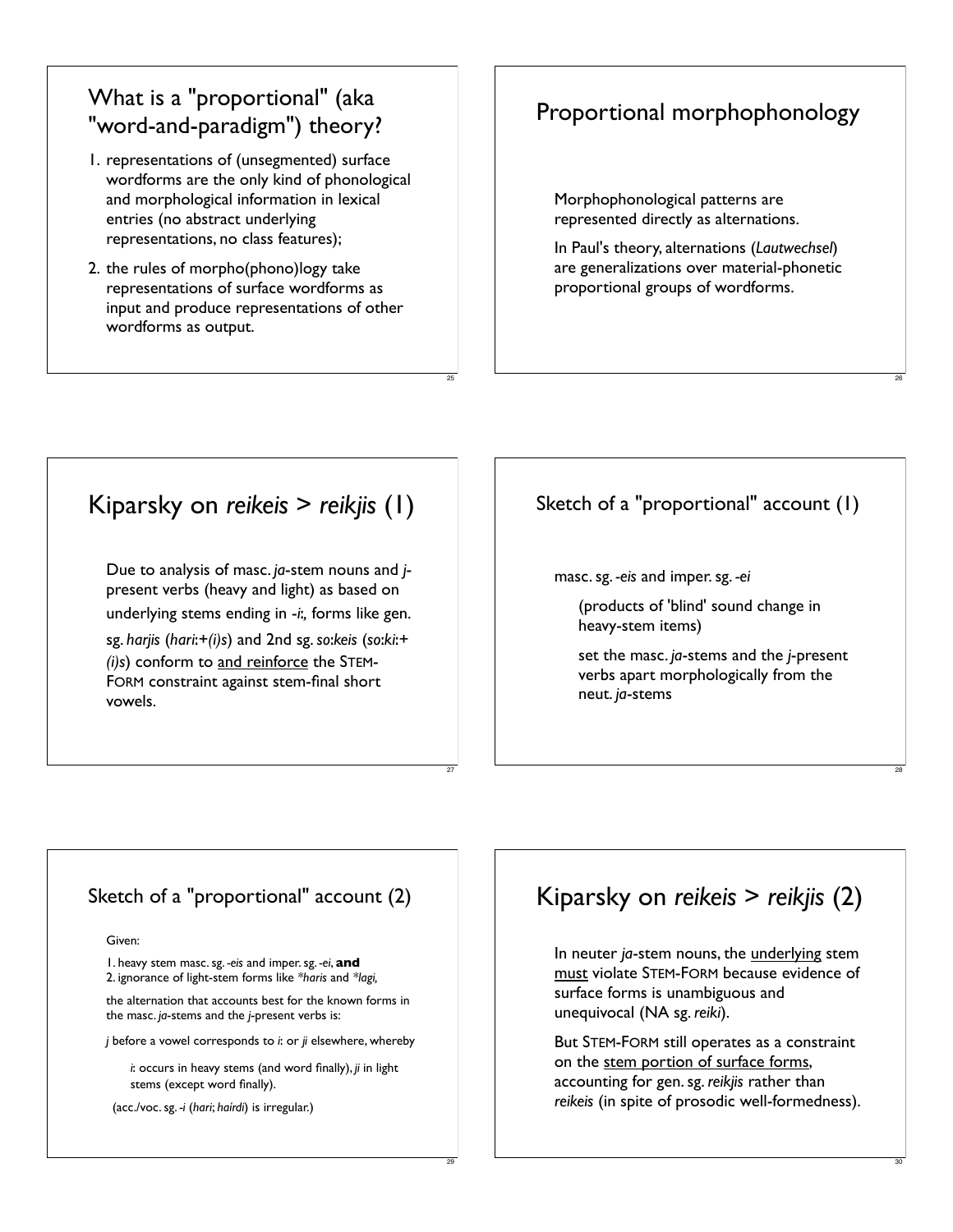#### Sketch of a "proportional" account (2)

In the neuter *ja*-stems:

a *j*~*i* alternation (still) accounts best for all forms, heavy and light.

(Historically, this is because no forms had been protected from the shortening of stemfinal *i*!*/ij*)

### Sketch of a "proportional" account (3)

Old gen. sg. heavy-stem forms like *reikeis* now the only evidence anywhere in Gothic that stem-final *i* + suffix-initial *i* yields *i*!. All other indications point to a simple generalization:

32

34

36

Stem-final *i* word-finally only

Stem-final *j* before any suffix (all suffixes vowel-initial)

## *i~j* alternations in Gothic

Further evidence for conditions on *j~i* alternation:

heavy *-jo*! stem (feminine) nouns:

nom. sg. *bandi* all other forms *bandj-* + (vowel-initial) suffix

heavy *ja*-stem fem. strong adj.:

nom. sg. *wil!i* all other forms *wilbi*- + (vowel-initial) suffix

### Kiparsky on *reikeis* > *reikjis* (3)

In general (for Gothic),

31

33

35

where X is heavy:

*Xi*!*s* (e.g. *haírdeis*) is a better surface realization of underlying *Xi*!*+(i)s*, **but**

(because of STEM-FORM's effects on the stem portion of surface wordforms)

*Xjis* (e.g. *reikjis*) is a better surface realization of underlying *Xi+is*.

#### Sketch of a "proportional" account (4)

In general (for Gothic),

where X is heavy:

*Xi*!*s* (*haírdeis*) occurs where a *j*~*i*!/*ji* alternation accounts best for known forms, **but**

*Xjis* (*reikjis*) occurs where a *j*~*i* alternation accounts best for known forms.

no need for STEM-FORM (or for abstract underlying stems)

# Part IV: **Conclusions**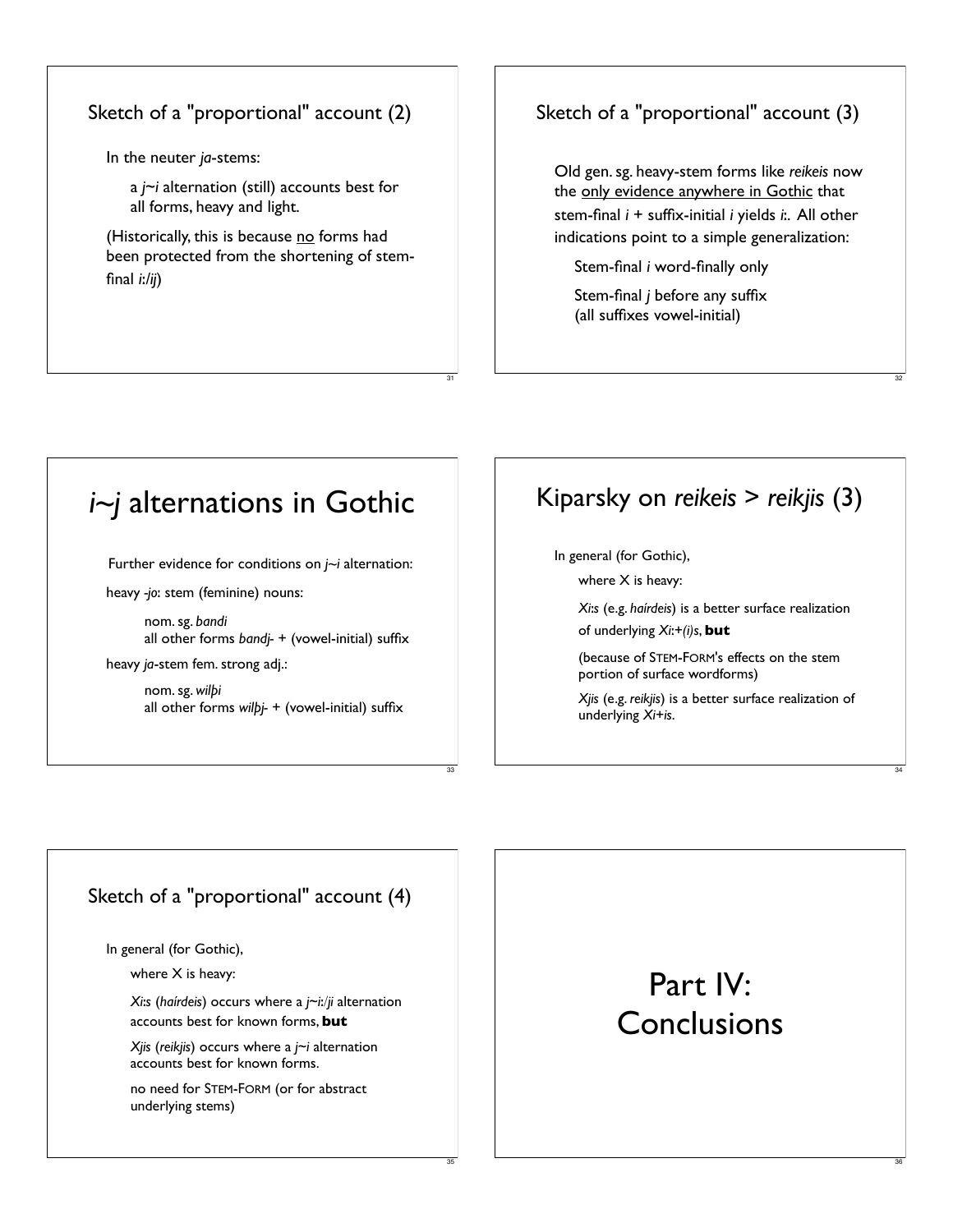# Kiparsky is mostly right

- The substance of his accounts of *haris*<sup>&</sup>gt; *harjis* and of *reikeis* > *reikjis* is almost entirely right (and by far the best accounts of these developments anywhere).
- He is only wrong to claim that these accounts cannot be translated into a framework that eschews abstract underlying stems.

# Kiparsky is also right...

to criticize existing analogical accounts, especially of *reikeis* > *reikjis*;

to emphasize need (sometimes) to look far beyond affected words and paradigms in search of motivation for analogical change;

to recognize need for historical linguists to pay at least as much attention to non-change as they do to change.

38

40

42

### Kiparsky's 4 "why not" questions:

37

39

41

- 1. "Why not neuter *kuni* > *\*kunji*, like masculine *\*haris* > *harjis*?"
- 2. "Why not *herdiis* > *\*herdjis*, by analogy with *harjis*?"
- 3. "Why not *sookiis* > \**sookjis*, by analogy with light *nasjis*?"
- 4. "Why not *wil!iis* > *\*wil!jis* [gen. sg of neuter adjectives], by analogy with *midjis*?"

K. claims that his account "unlike previous analogical accounts" offers answers to these questions.

These are the right (kind of) questions, but

the first 3 have straightforward "proportional" answers (that are very similar in substance to Kiparsky's answers);

the 4th question is based on a false premise:

In fact, no neut. gen. sg. strong adj. forms are attested in Gothic. Only occurrence of gen. sg. *wil!eis* 'wild' is (weak) masc., not (strong) neut.

# Why is *reikeis* > *reikjis* such a conundrum?

Often cited as counterevidence to the claim that analogical change simplifies/optimizes the grammar.

Kiparsky's answer is not satisfying:

Morphological constraints come to trump phonological constraints all the time.

Why should this case bother people so much?

# My (stab at an) answer:

If you know some traditional neut. gen. sg. heavy *ja*-stem forms like *reikeis*, you interpret the whole Sievers' Law pattern in such a way that these forms make perfect sense:

posttonic *i*! with heavy stems, *ji* with light, regardless of morphological boundaries